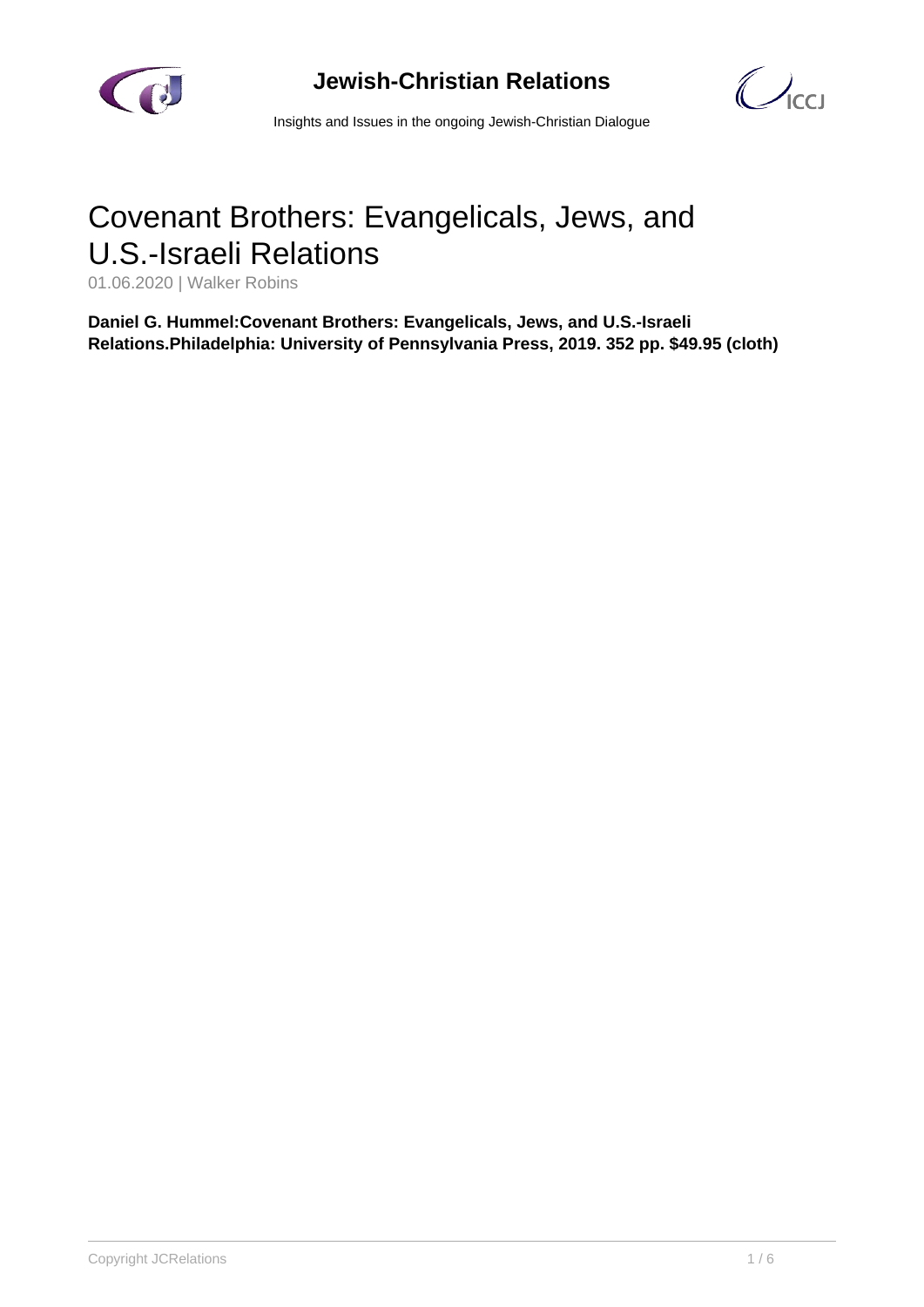

## EVANGELICALS, JEWS,<br>AND U.S.-ISRAELI RELATIONS

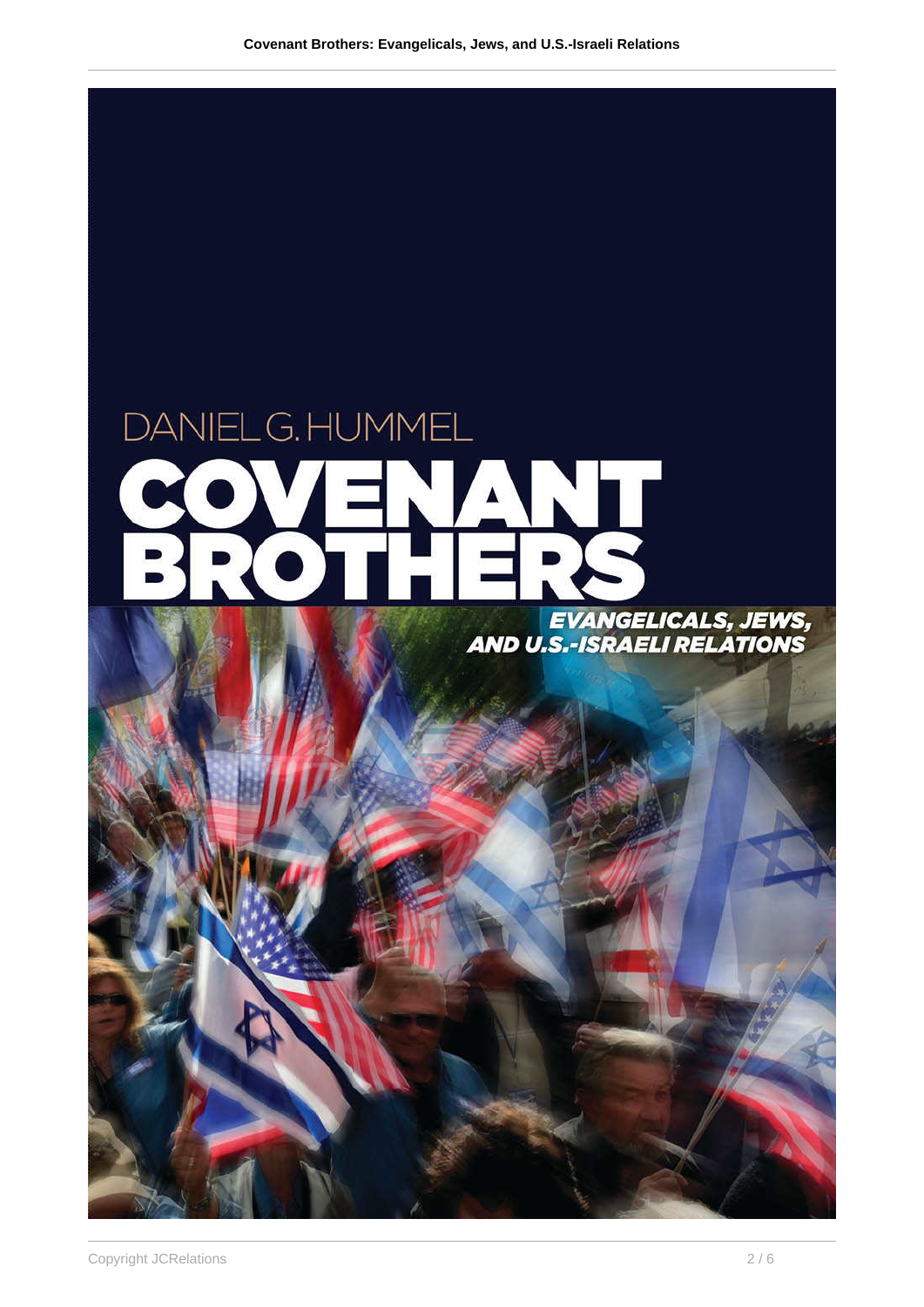Over the last several decades, as American evangelical support for Israel has come to political prominence, scholarship on American Christian Zionism has proliferated. Most of it—at least those studies concentrating on evangelicals—has prioritized the role that Judeo-centric interpretations of the Bible have (or have not) played in underpinning American Christian support for Israel. Of particular interest to scholars has been the system of biblical interpretation and eschatology called premillennial dispensationalism, which holds that biblical covenants between God and the people of Israel have not wholly transferred to the church—Jews remain God's chosen people and the Land of Israel their promised land—and that prophecy points to the return of the Jewish people to their land as part of God's plan for history.

Early studies of Christian Zionism argued that the spread of these ideas among American evangelicals and fundamentalists in the twentieth century provided the theological basis for the political support for Israel that emerged in the late 1970s. And while subsequent studies have challenged this emphasis on dispensationalism in a variety of ways—arguing that it is not the whole story, or only part of the story, or only a small part of the story—scholars have struggled to reset the historiographical conversation with a cohesive alternate framework. That is, until Daniel G. Hummel's Covenant Brothers, which offers a compelling, thoroughly researched argument that Christian Zionism has been first and foremost a Christian-Jewish reconciliation movement, with Israel at its center.

The backdrop for Hummel's work is the post-World War II evangelical movement that emerged from early twentieth-century fundamentalism. Led by the likes of Billy Graham, the "new evangelicals" had much theologically in common with the fundamentalists. They proclaimed the authority of the Bible. They preached the necessity of evangelism. And many were dispensationalists—or at least dispensationalish. However, the postwar evangelicals distinguished themselves from fundamentalists by an optimistic desire to transform American culture rather than retreat from it. They were temperamentally cooperative and intellectually engaged. They wanted to be taken seriously.

Hummel finds the origins of Christian Zionism at the periphery of this postwar evangelicalism—in Israel itself—where Southern Baptist missionaries confronted the practical difficulties of working in a Jewish state and wrestled with the theological significance of the Holocaust and Israeli statehood. Led by Robert Lindsey, the Baptist missionaries recast their role in terms of "witness"—downplaying evangelism while claiming their place in Israeli society through expressions of solidarity with the Jewish people and cooperation with the Israeli state. They emphasized the Jewishness of Christianity, condemned antisemitism, and combatted supersessionist theology that claimed God's covenantal favor had passed from Jews to Christians. Most significantly, they did so through building real relationships with Israeli Jewish scholars and government officials. Although a tiny, peripheral group, the Baptist missionaries' approach nonetheless penetrated American evangelicalism through international meetings like the 1966 World Congress on Evangelism organized by Billy Graham. It was no accident that when Graham himself visited Israel in the 1960s and 1970s, he sounded a lot like the Baptist missionaries—and not just because Robert Lindsey was his translator.

The missionaries' turn to witness came as Americans more broadly were embracing the concept of Judeo-Christianity in seeking to explain what made the United States great—and what made it different from the Soviet Union. Hummel argues that evangelicals had their own version of the Judeo-Christian concept that stitched together ideas derived from biblical archaeology, which confirmed for them the authority of the Bible and suggested an ultimate continuity between the Old and New Testaments, and dispensationalism, which held that Jews and Christians alike were bound to God through covenant. Although less inclusive than the Judeo-Christian civic religion identified by Will Herberg in his 1955 Protestant-Catholic-Jew, the evangelical conception nonetheless suggested a sort of covenantal narrative, stretching from the Bible into the twentieth century, in which God-fearing Americans and Israelis alike might have a role.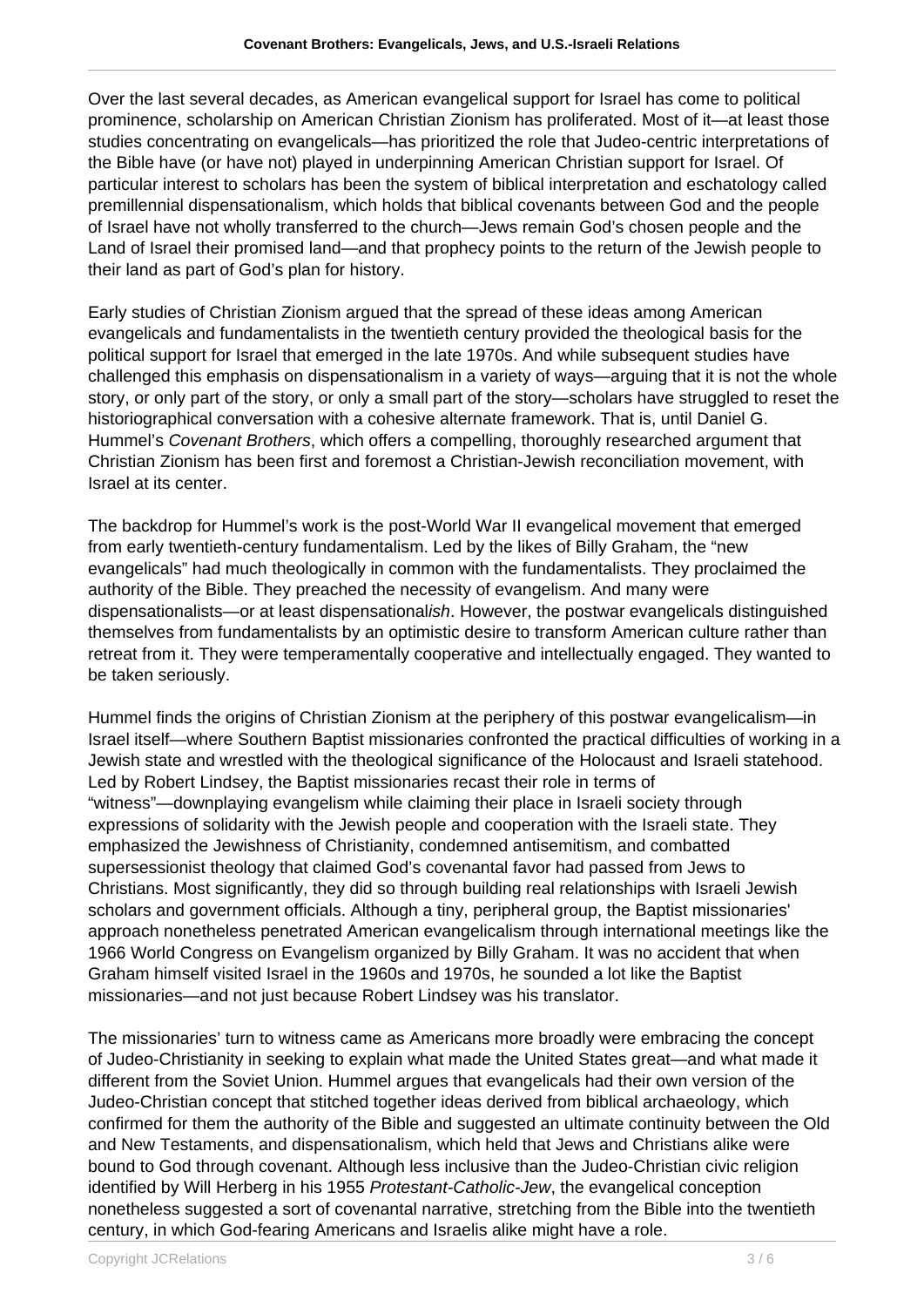These intellectual and cultural developments had the potential to transform the relationship between evangelicals and Jews. However, it took the work of G. Douglas Young, who founded the Israel-American Institute of Biblical Studies (later the American Institute of Holy Land Studies) in 1958, to build that potential into a movement, charge it with a pro-Israel political valence, and give it an institutional center. Ostensibly a graduate school for biblical archaeology, Young's institute came to be more broadly committed to evangelical-Jewish reconciliation and cooperation. Drawing on the witness theology of the Baptist missionaries, on the evangelical conception of Judeo-Christianity, on his own understanding of dispensationalism, and on the priorities of Israeli public diplomacy (hasbara), Young worked to convince evangelicals of their biblical duty to the Jewish people and state of Israel and to facilitate connections between Israelis and his growing network of American students and patrons. Forswearing evangelism and idle prophetic speculation, Young preached action. "Are you helping the new nation of Israel?" he asked of his evangelical supporters, "Are you helping them in material and physical ways?" (p. 76).

In forging relationships with the Israeli government, in building institutions to reach American evangelicals, in theologically reframing the relationship of Christianity and Judaism, and in facilitating contacts between American evangelicals and Jews and Israelis, Israel-based evangelicals like Lindsey and Young set the terms and built the infrastructure of an evangelical-Jewish reconciliation movement with Israel at its center. According to Hummel, this postwar evangelical Zionism reached its peak in the decade following the 1967 Six-Day War, as leaders within the movement like Young and even Billy Graham himself collaborated with Israeli officials and American Jewish organizations—most especially Marc Tanenbaum of the American Jewish Committee (AJC)—in managing evangelical-Jewish controversies over missions and evangelism, developing evangelical tourism in Israel, and coordinating a series of formal evangelical-Jewish dialogues.

While the efforts of Young and Graham prepared the way for the Christian Right Zionism of the 1980s, Hummel is clear in noting that Jerry Falwell's rise as a Christian Zionist leader was nonetheless something of a departure from them. The Christian Zionism of G. Douglas Young had grown within the relatively moderate postwar evangelical movement and, while undeniably political, had prioritized "theological reform, interreligious reconciliation, and evangelical internationalism" (p. 160). Falwell, an Independent Baptist and fundamentalist who had been exposed to evangelical Christian Zionism on trips to Israel in the 1970s, folded support for Israel into the Christian Right's aggressively conservative political agenda and moved its institutional center into multi-issue organizations like his own Moral Majority. In doing so, he was aided by the new Likud government under Menachem Begin, which deliberately shifted hasbara efforts towards this politically promising and more ideologically congruent constituency.

This emerging alliance troubled many American Jews—including veterans of evangelical-Jewish dialogue like the AJC's A. James Rudin—who were especially concerned over the Christian Right's domestic agenda. Others, though, bought in. Especially eager was the Anti-Defamation League's (ADL) co-director of interreligious affairs, Yechiel Eckstein, who worked to push the ADL towards greater cooperation with politically conservative evangelicals before leaving to form the organization that would become the International Fellowship of Christians and Jews in 1983. Even more willing to look past concerns with the Christian Right's domestic agenda were the pro-Israel lobbying organizations—especially AIPAC—which began to surpass the self-defense organizations in coordinating with Christian Zionists.

The rise of Christian Right Zionism gave the movement a broader base and a greater political potency than it had enjoyed in the 1970s. As Hummel shows, though, this growth made it difficult for the center to hold. The kind of discipline that movement leaders had maintained in the 1970s was impossible among a rapidly proliferating number of grassroots organizations. Some, like the Jerusalem Temple Foundation, proved quite radical, seeking to alter the status quo at the Temple Mount/Haram al-Sharif in Jerusalem and building relationships with like-minded Jewish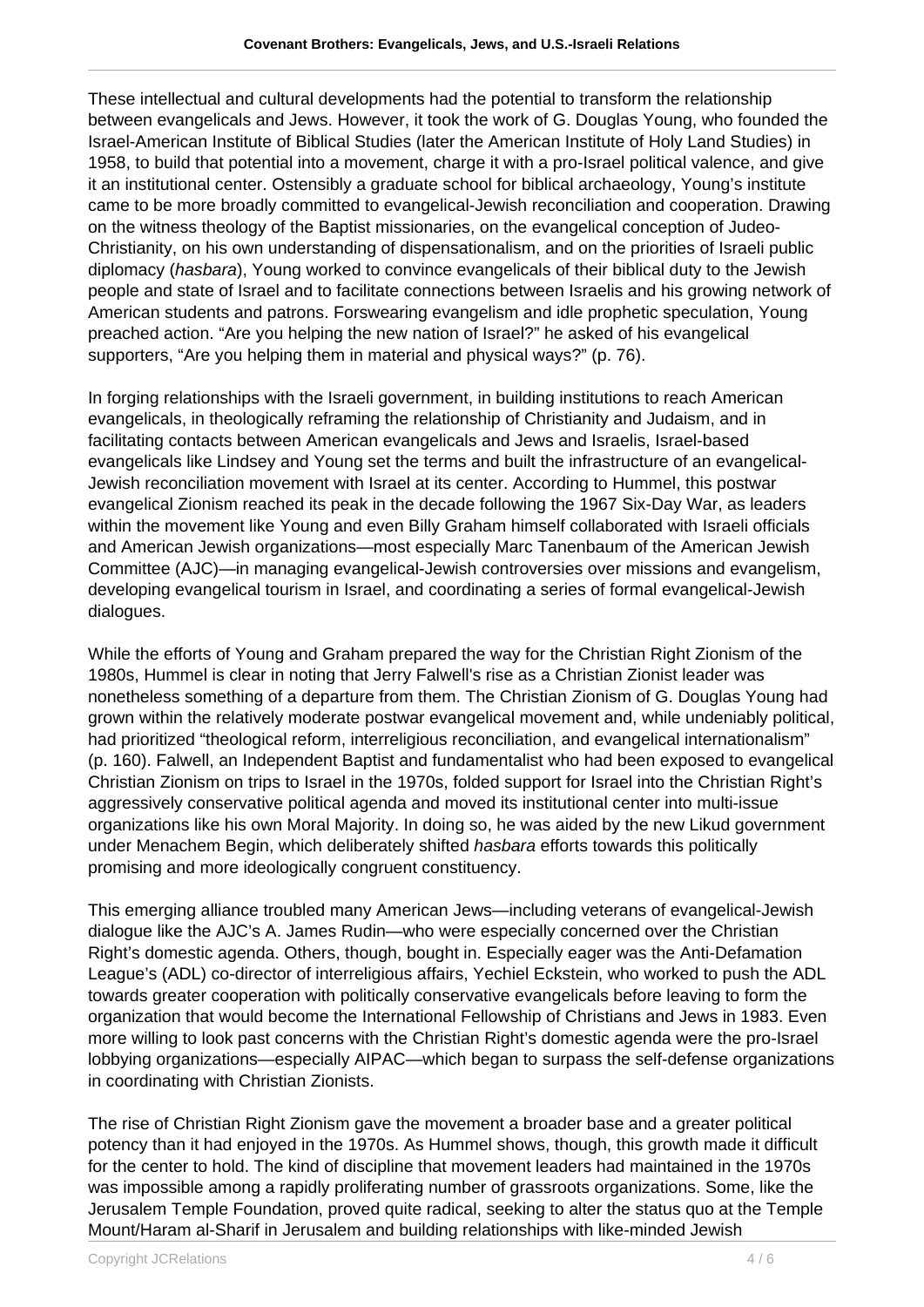organizations outside the conventional channels that the postwar evangelicals and even Christian Right leadership had maintained. By the mid-1990s, amid the decline of the major Christian Right organizations and the tumult of the peace process, there were many Christian Zionists—and even many letterheads for Christian Zionist organizations—but there was no institutional center guiding the movement.

However, Hummel argues that out of this fragmentation emerged a "Spirit-centered" Christian Zionism led by Pentecostal and charismatic Christians—most especially John Hagee, who after years of pro-Israel activism founded Christians United for Israel in 2006. Often loosely categorized as evangelicals, Spirit-centered Christians are distinct in their emphasis on the activity of the Holy Spirit in the world (evidenced by practices like speaking in tongues and faith healing), and, often, prosperity teachings holding that the Holy Spirit will both spiritually and materially reward the faithful. While Hagee certainly built on the evangelical and Christian Right Zionism of the 1970s and 1980s, his Spirit-centered variation has been distinguished by the promotion of an almost transactional, prosperity-based interpretation of biblical passages like Genesis 12:3—the idea that the nations and even individuals that "bless" Israel will reap material blessings. Most importantly, Hagee has succeeded in organizing around this message, building Christians United for Israel into a nationwide organization, providing American Christian Zionism with a new institutional center, and in many ways defining the movement for the current era.

As Hummel notes, the Spirit-centered Zionism that has come to predominate among American Christian supporters of Israel "would have struck evangelical Christian Zionists of an earlier era as alien" (p. 207). Indeed, there is a lot of distance—geographically and otherwise—between the institute that G. Douglas Young founded in 1958 and, say, the ballrooms of Mar-a-Lago, where the International Fellowship of Christians and Jews held a 2018 gala fundraiser. But it is one of the strengths of Covenant Brothers that Hummel's focus on Christian Zionism as a religious and political reconciliation movement helps clarify both what has unified Christian Zionism over the decades and what has shaped its distinctive forms.

The emphasis on movement is key. For by focusing on the institution building and networking and all-around activity that the word implies, Hummel is able to clarify what has distinguished Christian Zionists from Christians interested in Zionism—to clarify the difference, in other words, between someone who protests a United Nations resolution and someone who simply buys Hal Lindsey and Carole C. Carlson's 1970 book The Late, Great Planet Earth. This, in turn, allows Hummel to present a clearer picture of how the movement itself has changed over time. The Spirit-centered Zionism of Hagee, the Christian Right Zionism of Falwell, and the postwar evangelical Zionism of Graham share a lot of genetic material but have each been characterized by distinct emphases and institutional arrangements. Truly, one of the great contributions of Covenant Brothers to the field is that it simply provides a vocabulary for articulating distinctions that can be hard to identify when all parties involved are quoting the same biblical passages. Hummel's categories will surely frame future studies.

The work's emphasis on evangelical Christian Zionism as a movement also accounts for its focus on the post-1948 era. This makes perfect sense—this is when the infrastructure of the movement was built and when many of its organizing ideas were developed. At the same time, the focus on the post-statehood era does result in the presentation of some pre-1948 continuities as post-1948 novelties. A minor but telling example comes early in the work, where Hummel presents a Southern Baptist pamphlet as exemplary of the "new attitudes" towards Jews and Judaism forged in the post-Holocaust, post-Israeli statehood era (p. 48). That specific pamphlet, Henry Alford Porter's If I Were a Jew, was originally published in the 1920s and circulated in the Southern Baptist Convention's monthly missionary digest, Home and Foreign Fields—quite possibly among some of the missionaries that later found their way to Israel[.\[1\]](https://dev.iccj.org/#fn_1) This is a tiny oversight, but one that nonetheless demonstrates that some of the ideas and language of reconciliation were already available to conservative evangelicals prior to the more dramatic postwar reconsideration that